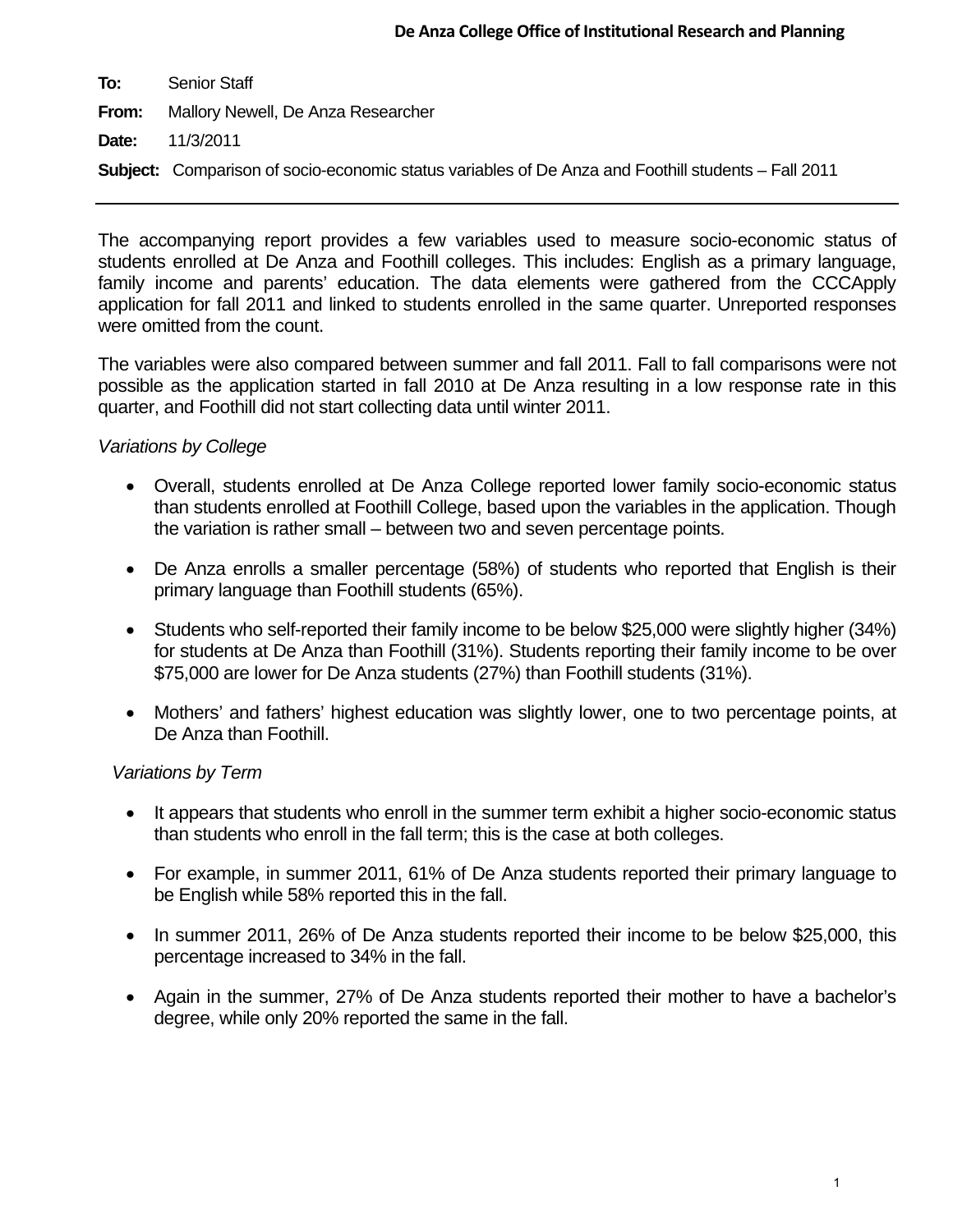# De Anza College

### English Primary Language

|                              | Registered | Percent |
|------------------------------|------------|---------|
| English Primary Language     | 5.163      | 58%     |
| English not primary language | 3.671      | 42%     |
| Total                        | 8.834      | 100%    |

### Family Income

|                   | Registered | Percent |
|-------------------|------------|---------|
| \$0-25,000        | 2,350      | 34%     |
| \$25,000-\$50,000 | 1,635      | 23%     |
| \$50,000-\$75,000 | 1,155      | 16%     |
| Over \$75,000     | 2,019      | 27%     |
| Total             | 7.159      | 100%    |

#### Mother's Highest Education

|                            | Registered | Percent |
|----------------------------|------------|---------|
| <b>Elementary School</b>   | 763        | 10%     |
| Some HS, no degree         | 887        | 12%     |
| High School/GED            | 1,818      | 24%     |
| AA/Some college            | 1,927      | 24%     |
| <b>Bachelor Degree</b>     | 1.581      | 20%     |
| Graduate Degree            | 560        | 7%      |
| <b>Professional Degree</b> | 217        | 3%      |
| Total                      | 7,753      | 100%    |
|                            |            |         |

### Father's Highest Education

|                          | Registered | Percent |
|--------------------------|------------|---------|
| <b>Elementary School</b> | 664        | 9%      |
| Some HS, no diploma      | 877        | 12%     |
| High School/GED          | 1,635      | 23%     |
| AA/Some College          | 1,541      | 20%     |
| <b>Bachelor Degree</b>   | 1,603      | 21%     |
| Graduate Degree          | 742        | 10%     |
| Professional             | 436        | 6%      |
| Total                    | 7.498      | 100%    |

## Foothill College

### English Primary Language

|                              | Registered | Percent |
|------------------------------|------------|---------|
| English Primary Language     | 3.730      | 65%     |
| English not primary language | 1.862      | 35%     |
| Total                        | 5.592      | 100%    |

### Family Income

|                   | Registered | Percent |
|-------------------|------------|---------|
| \$0-25.000        | 1.240      | 31%     |
| \$25,000-\$50,000 | 967        | 22%     |
| \$50,000-\$75,000 | 745        | 16%     |
| Over \$75,000     | 1.585      | 31%     |
| Total             | 4.537      | 100%    |
|                   |            |         |

### Mother's Highest Education

|                            | Registered | Percent |
|----------------------------|------------|---------|
| Elementary School          | 344        | 8%      |
| Some HS/No Degree          | 473        | 10%     |
| High School/GED            | 1,111      | 23%     |
| AA/Some College            | 1,150      | 24%     |
| <b>Bachelor Degree</b>     | 1,123      | 21%     |
| Gradute Degree             | 512        | 9%      |
| <b>Professional Degree</b> | 231        | 4%      |
| Total                      | 4.944      | 100%    |

### Father's Highest Education

|                            | Registered | Percent |
|----------------------------|------------|---------|
| <b>Elementary School</b>   | 320        | 8%      |
| Some HS/No Diploma         | 488        | 11%     |
| High School/GED            | 941        | 21%     |
| Some College               | 874        | 19%     |
| <b>Bachelor Degree</b>     | 1,119      | 22%     |
| Graduate Degree            | 628        | 12%     |
| <b>Professional Degree</b> | 414        | 8%      |
| Total                      | 4.784      | 100%    |

Note: Unreported responses were not included in the count of registered students.